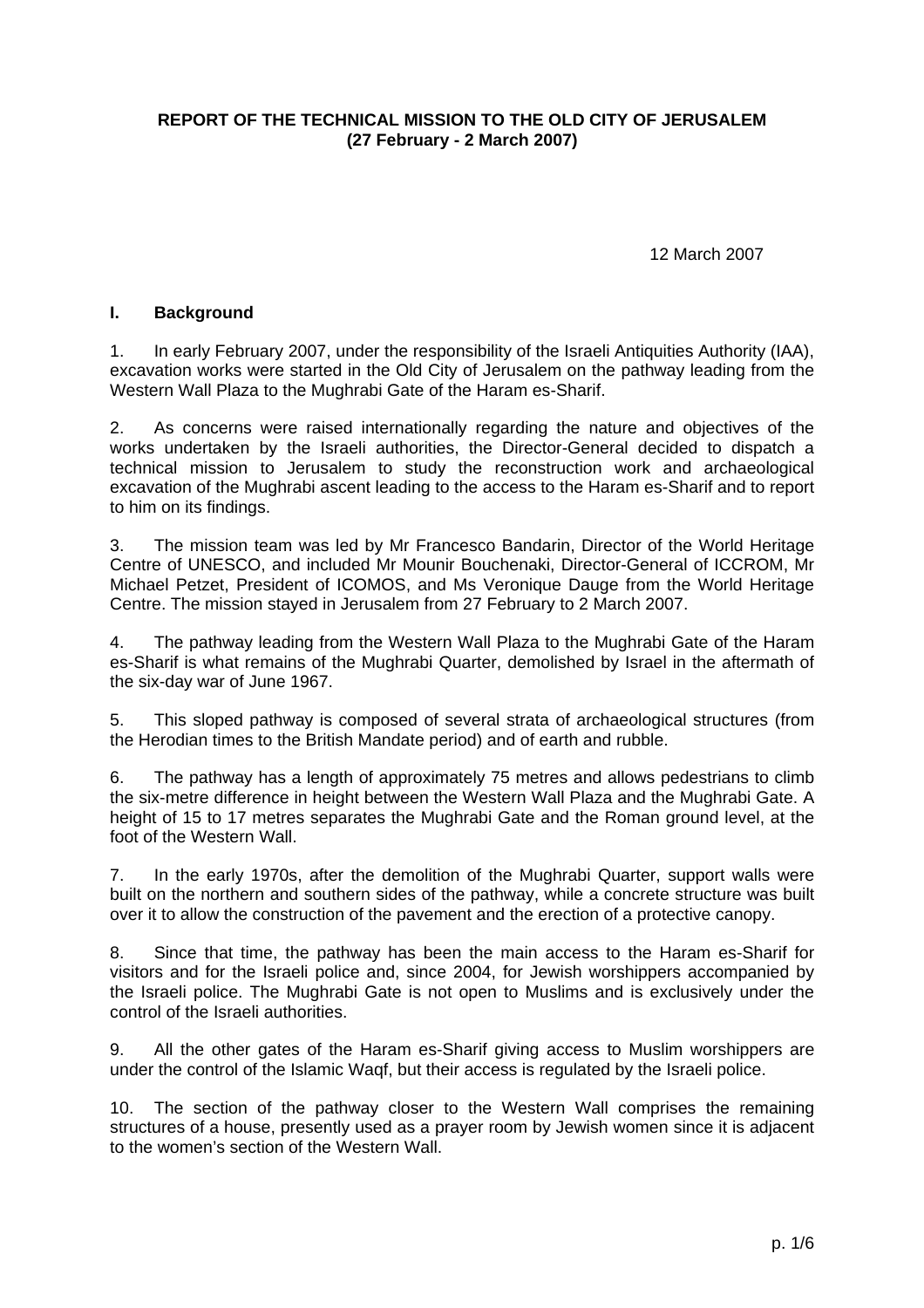11. This house blocks the entrance of the so called Barclay Gate, possibly one of the ancient gates of the Herodian temple, located immediately under the Mughrabi Gate. On the other side of the wall, inside the Haram es-Sharif, a prayer room exists, sacred to the Muslims and believed to be the shelter of Al-Buraq, the horse of Prophet Mohammad.

12. In February 2004, weakened by heavy rain and snow, the northern wall of the pathway collapsed, thus creating risks for the users. The collapse of the wall exposed the vaults of the underlying structures.

13. In July 2005, a temporary wooden bridge, still in use today, was built to allow access to the Mughrabi Gate. Since then, the Israeli authorities have started planning the archaeological surveys and the design of a new pathway.

14. The World Heritage Committee, at its  $30<sup>th</sup>$  session in July 2006, examined the issue of the reconstruction of the pathway (document WHC-06/30.COM/7A.Add.Rev. and Decision 30COM 7A.34). Paragraph 6 of the decision "asks the Israeli authorities to provide the World Heritage Centre with all relevant information concerning the new buildings planned in and around the Western wall plaza, including the plans for the reconstruction of the access leading to Al Haram es-Sharif".

15. In January 2007, the Israeli Prime Minister, Mr Ehud Olmert, approved the start of the archaeological excavations on the pathway, which are currently underway, on the basis of work plans that were not communicated to UNESCO's World Heritage Centre. On 6 February 2007, the Director-General wrote a letter to the Prime Minister of Israel, recalling the terms of World Heritage Committee Decision 30COM 7A.34 and expressing "UNESCO's serious concern regarding this situation", and asked him to provide the World Heritage Centre with information on activities occurring "in the immediate vicinity of the Esplanade of Mosques".

# **II. The situation in February 2007**

16. During its visit on 28 February 2007, the mission observed that archaeological excavation works involving about 40 workers were conducted on all parts of the pathway, under the supervision of two archaeologists from the IAA.

17. The works observed concern areas external to the Western Wall and are limited to the surface of the pathway and its northern side, where the retaining wall of the access collapsed in 2004. The mission noted that no work is being conducted inside the Haram es-Sharif, nor may the nature of the works underway be reported, at this stage, as constituting a threat to the stability of the Western Wall and the Al-Aqsa Mosque.

18. The work area ends at approximately 10 metres distance from the Western Wall. It is conducted with light equipment, picks and shovels, and it is supervised and documented according to professional standards.

19. This activity is described by the IAA as "preventive archaeology", and as such is not focused on archaeological research; it is said to be intended to identify the structural conditions of the pathway in order to allow its consolidation.

20. Three web cameras, located above the pathway, allow continuous viewing on the website of the IAA. Other archaeological surveys have also been carried out on the southern side of the pathway and towards the southern entrance of the plaza, inside the "Archaeological Garden", in view of planning the future access structures.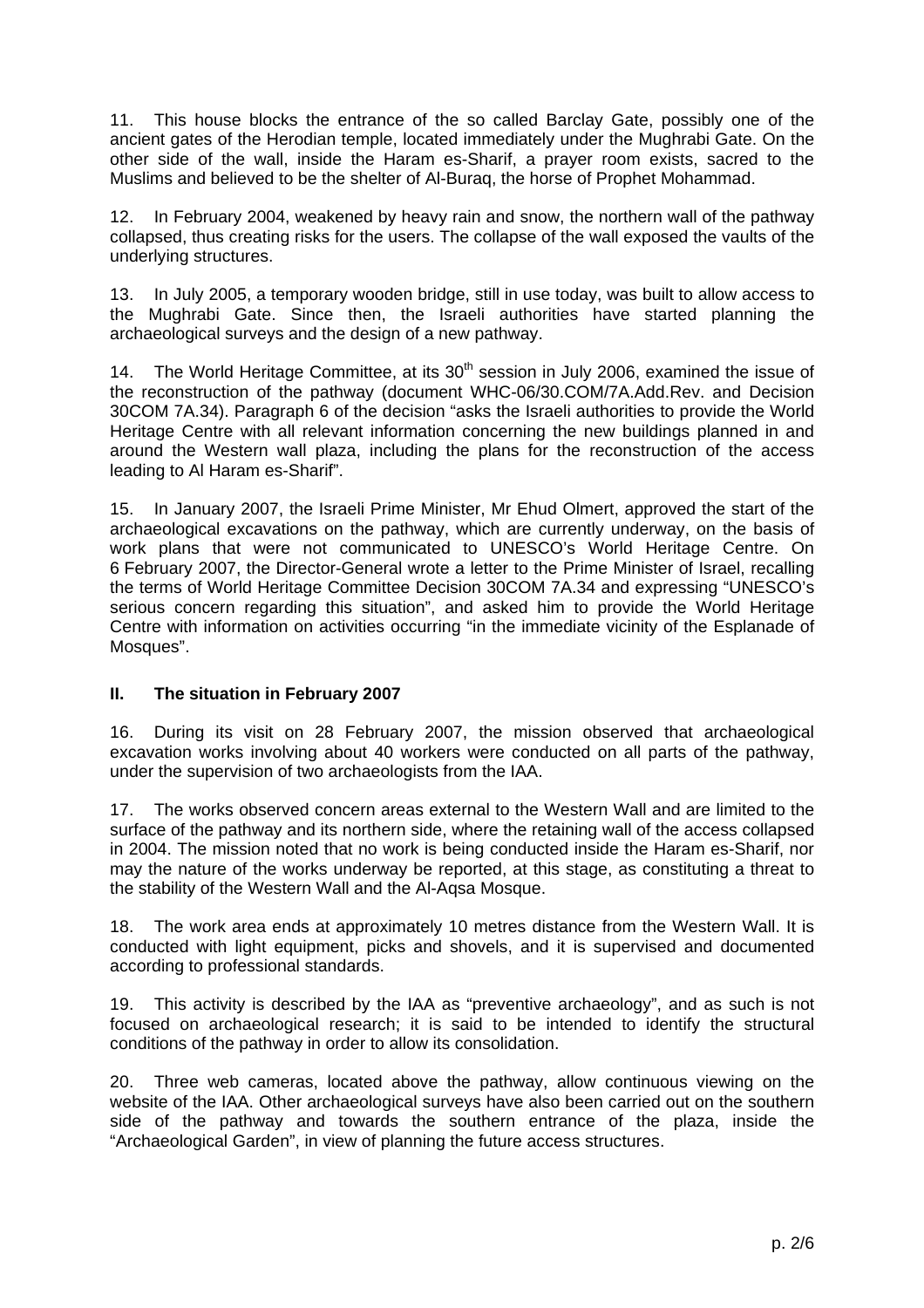21. The archaeological work is planned to last about six months, during which the final design of the new access will be finalized. It has not yet been determined whether the final plan will envisage a consolidated pathway or a bridge.

22. Some heavy machinery, also employed for other archaeological activities on the plaza, is used to remove the debris cleared from the pathway, but it operates from areas external to the archaeological structures of the pathway.

## **III. Consultations with the concerned authorities**

23. The **Jerusalem Municipality** is responsible for planning and construction in the Old City, as well as for the infrastructure and its maintenance.

24. As the institution in charge of the overall project, the Municipality is currently developing, in consultation with the IAA, the final design of the structure of the access pathway.

25. The procedure adopted foresees a consultation every two weeks with outside experts. Upon the finalization of the plans, the Mayor will decide whether to open a public consultation on the project.

26. The Municipality also expressed its concern for the management of vehicle traffic in the area and stated that the design of the new access pathway constitutes an opportunity to reorganize the entire area and to remove all cars from the Western Wall Plaza, a reorganization needed in view of the increase of tourist flows, presently reaching 2 million visitors per year.

27. The **Israeli Antiquities Authority** is the Government's entity responsible for archaeological excavations and antiquities sites in Israel.

28. The IAA stated that it had full authority over the area and that all the decisions concerning the archaeological surveys and consolidation of the pathway fell under its sole responsibility, while the Municipality of Jerusalem was in charge of the design and construction work of the new access structure. It also stated that this access needed to remain under the exclusive control of the Israeli authorities for security reasons and to allow visitors access to the Haram es-Sharif.

29. No consultation with the Waqf was carried out before the work started, as no regular exchange of information or cooperation has taken place between the Israeli Authorities and the Islamic Waqf since 2000. The IAA clearly stated that it intends to conduct this work with the exclusive goal of studying the structural conditions of the pathway and not for archaeological research purposes.

30. It was clearly and repeatedly stated, both by the IAA and by the religious authorities consulted by the mission, that there are no plans to conduct any excavation under the Haram es-Sharif.

31. The **Israeli National Commission for UNESCO** sent a report to the World Heritage Centre on 28 February 2007 as a reply to the request of paragraph 6 of World Heritage Committee Decision 30 COM.34. The report contains information on the excavation and projects in line with the above. The report indicates that:

 "1. The IAA continue the 'preventive archaeology' till reaching the clearing of the upper layers to assess the situation and structural stability of the access ramp. On reaching this critical level and before any irreversible works will be carried out, an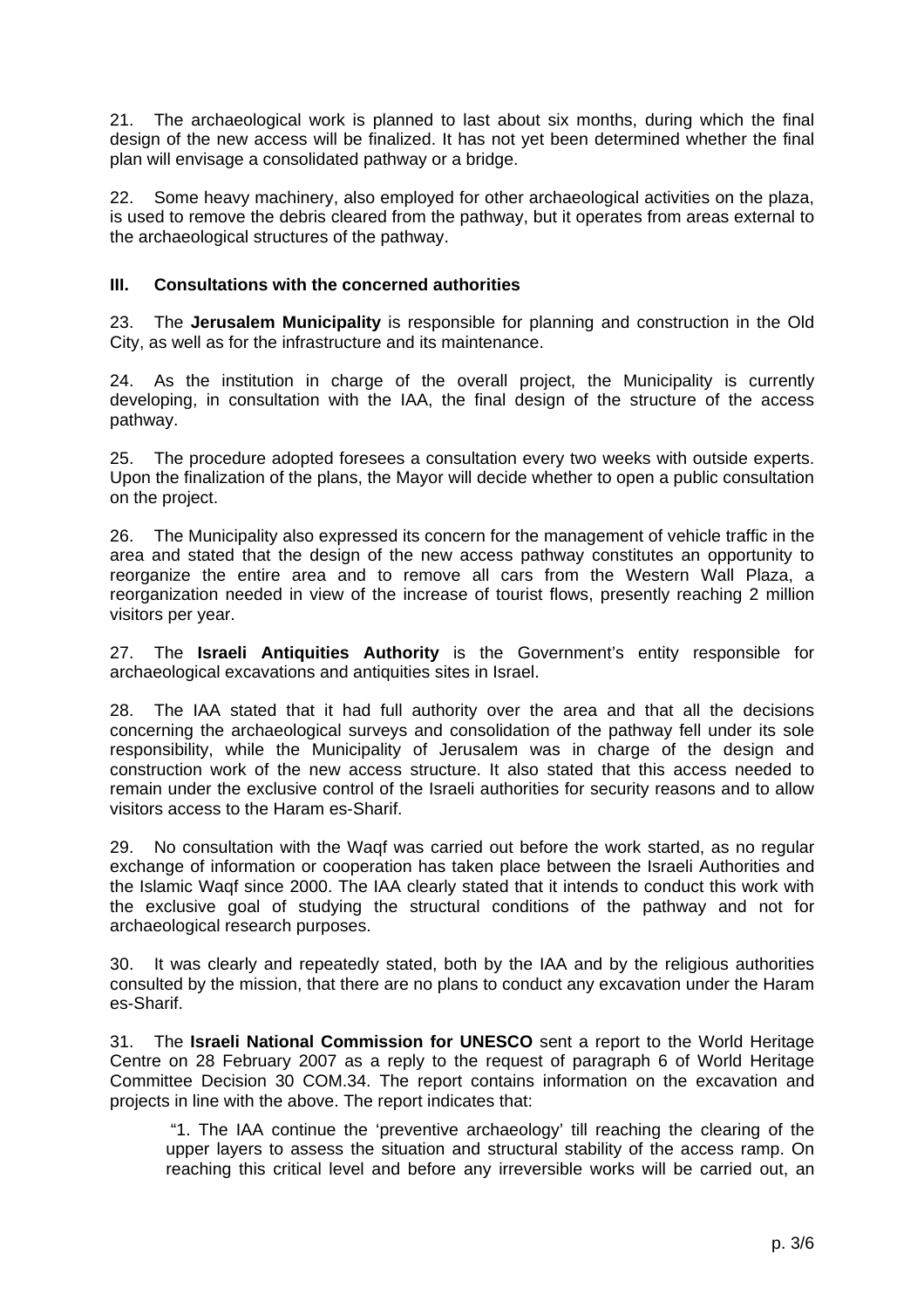evaluation will be made by the IAA. Excavations for the foundations of the columns of a 'non-existent' ramp have been stopped.

"2. The Jerusalem Municipality will bring to the Planning Committee the proposal for a new access to the Mughrabi Gate and recommend that a professional team be appointed to evaluate alternatives, including utilization of the existing structures in the site through public consultation.

"3. On reaching this critical stage, the World Heritage Centre will be informed and consulted on the professional process before proposing the recommendations to the IAA and Municipality.

"4. The consultation will include professionals, academics and all stakeholders."

32. The **Islamic Waqf** of Jerusalem, responsible for the whole compound of the Haram es-Sharif as well as a very considerable number of properties within the Old City*,* stated that the excavations undertaken by the Israeli authorities are illegal since, under international law, no action should be undertaken in an occupied city.

33. Furthermore, the Waqf stated that the entire area of the former Mughrabi Quarter and the pathway are its property and that, since 1967, it had requested the return of the keys of the Mughrabi Gate, to no avail. In the past three years, the gate has been opened to tourists and to Jewish worshippers accompanied by police.

34. Since 2004, the Waqf has repeatedly informed the Israeli authorities that it was willing to undertake at its own expense the repair work and maintenance of the access pathway, but it has received no answer.

35. The Waqf fears that the archaeological excavations will destroy the last remains of the Mughrabi Quarter and remove the archaeological evidence of the Ayubid and Mamluk periods. It also fears that the Israeli authorities would remove any objects that may be found during the excavations.

36. The Waqf also referred to the commitment taken by the Israeli Authorities in the framework of the peace agreement signed between Israel and Jordan, that no work would be started without appropriate consultations.

37. The Waqf asked UNESCO to intervene with the Israeli Authorities in order to stop the works currently underway. It also stated that the commitment to respect the Holy Sites of Islam, always expressed by the Israeli Authorities in words, was not honoured in practice. The Waqf would be in favour of a solution involving other stakeholders such as Jordan and UNESCO, should this possibility arise.

38. A written statement was issued by the Islamic Waqf of Jerusalem in February 2007. This document "appeals to all parties to fulfil their obligations under the pertinent international conventions and agreements", and in particular "The Hague 1954 Convention, the 1972 World Heritage Convention, the Peace treaty between Jordan and Israel, the Washington Declaration recognizing the special role of the Hashemite Kingdom of Jordan in Muslim Holy shrines in Jerusalem".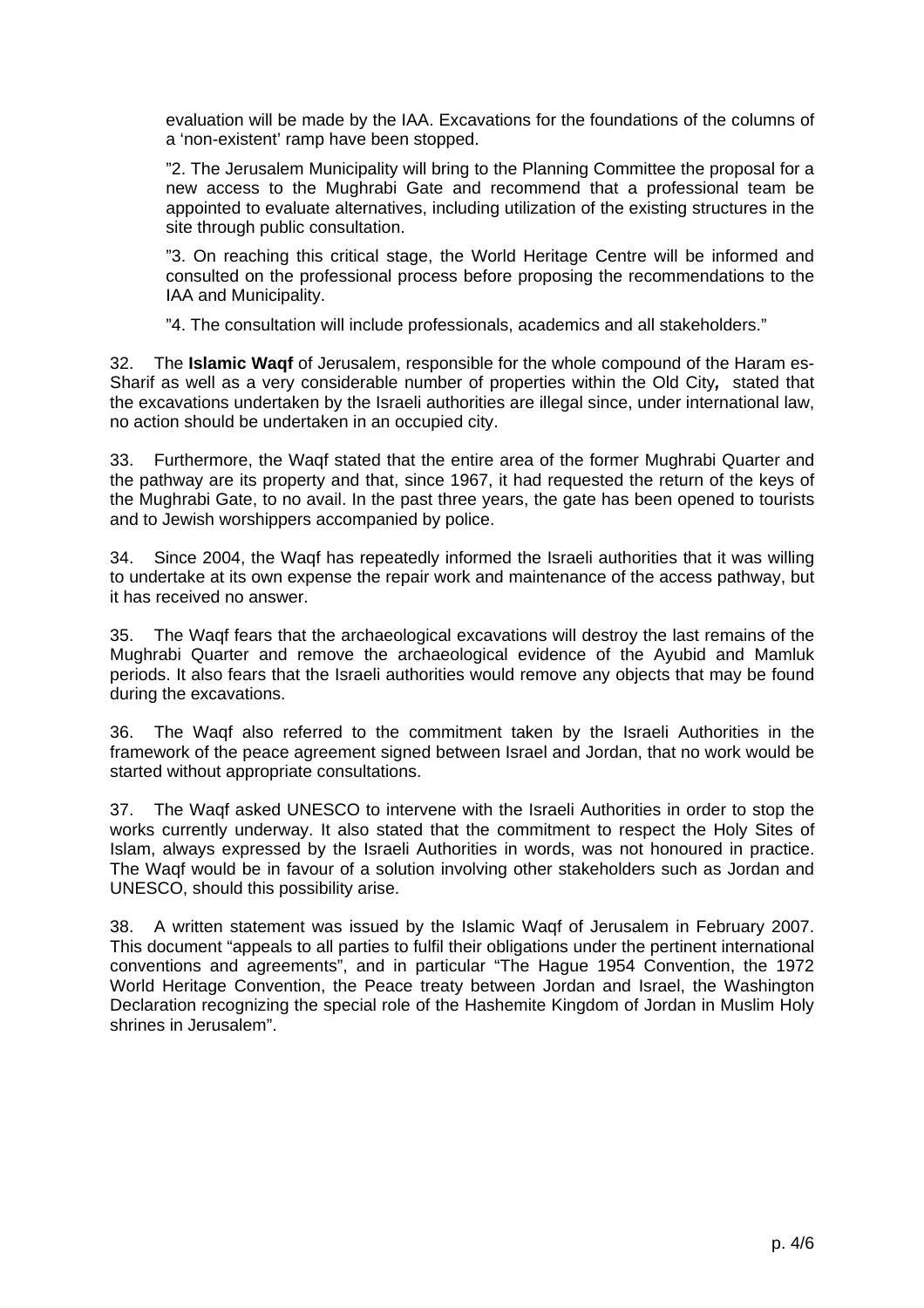# **IV. Evaluation of the situation by the mission**

### **IV.1. The works on the access to the Mughrabi Gate**

39. The report submitted by the National Commission on February 28 provides important information for the discussion of the next phases of the project. However, the mission noted that this interim report was submitted after the start of the work.

40. While recognizing that the archaeological works underway are being carried out according to professional standards, the mission expressed its concern regarding the lack of a clear work plan setting the limits of the activity, thereby opening the possibility of extensive and unnecessary excavations.

41. The mission's assessment is that all the works should aim at conserving the existing structure, consolidating and repairing it. A clear statement should be issued by the Israeli authorities in this respect. The archaeological excavations should be strictly limited to obtaining information on the stability of the structure needed for the consolidation work. It appears that such information is now available and that, consequently, these excavations should be stopped.

42. Two preliminary sketches of the future layout of the access were presented to the mission by the IAA, but the mission was not presented with any final architectural design.

43. The mission also considers that discussions and consultations should take place among all concerned parties before any decision is taken on this subject.

### **IV.2. Cooperation between the stakeholders**

44. The mission clearly indicated to all the concerned parties that the heritage value of the Mughrabi pathway, an integral part of the site inscribed on the World Heritage List, cannot be limited to the archaeological structures, but has to include its important cultural, religious and symbolic aspects, and that these should be duly taken into account in any phase of the consolidation and restoration process.

45. As the project concerns different religious and cultural communities, it is of the utmost importance that dialogue and communication be established in order to include the views of all concerned parties.

46. The mission is aware that in the present situation no dialogue exists between the Israeli authorities and the Islamic Waqf. As this situation is at the origin of the present crisis, all parties should be invited to contribute in addressing and solving this issue in a cooperative way.

47. The involvement of the Jordanian Government, which has a supervisory role on the Haram es-Sharif recognized by Israel, would be most appropriate. The cooperation with the Jordanian Government was effective in solving the problem on the restoration of the Southern Wall of the Haram es-Sharif in 2004, and a similar framework could be envisaged. UNESCO could offer technical assistance and act as a facilitator in this process.